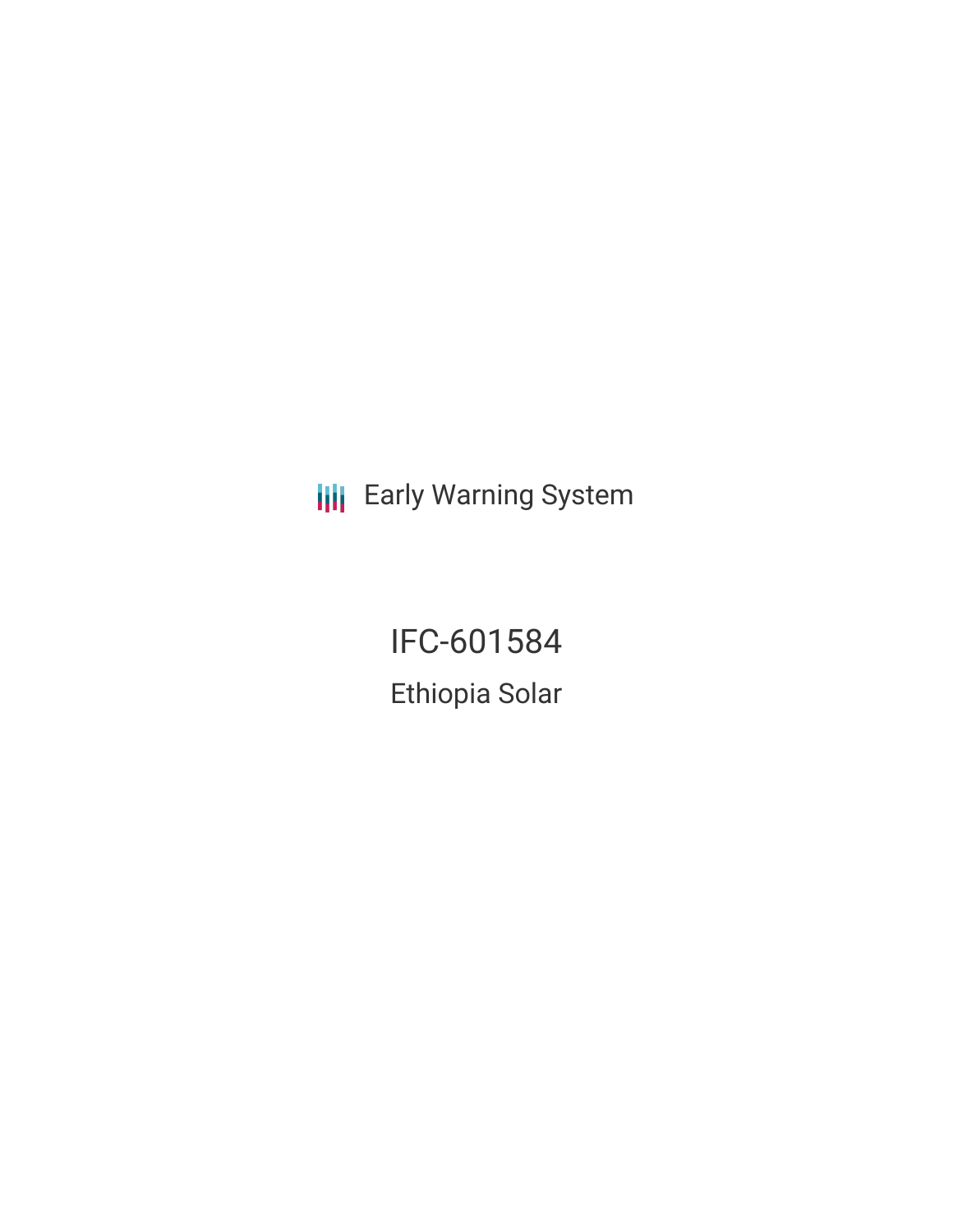## **Quick Facts**

| <b>Countries</b>               | Ethiopia                                |
|--------------------------------|-----------------------------------------|
| <b>Financial Institutions</b>  | International Finance Corporation (IFC) |
| <b>Status</b>                  | Active                                  |
| <b>Bank Risk Rating</b>        |                                         |
| <b>Sectors</b>                 | Energy                                  |
| <b>Investment Amount (USD)</b> | $$2.11$ million                         |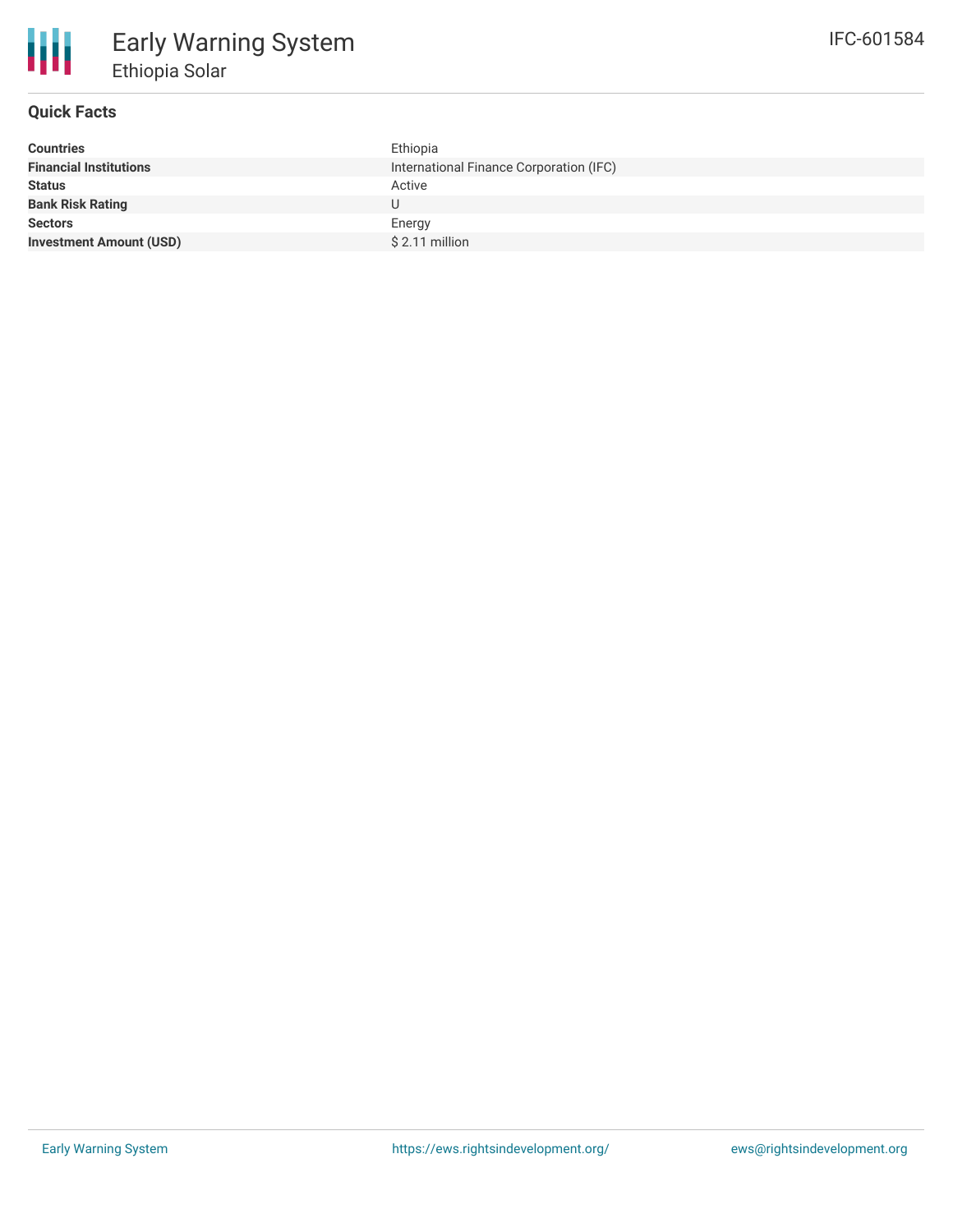

## **Project Description**

The World Bank Group obtained an agreement from EEP to move forward on a Scaling Solar Program in Ethiopia by way of a signed FASA on October 10, 2016.

IFC will act as PPP Transaction Advisor to EEP to support the implementation of grid connected solar PV installations on an IPP basis for a total installed capacity of 500MW over a number of sites in a series of procurement rounds. The projects are expected to be Ethiopia's first solar IPPs and will not only provide competitively priced clean power but also reduce Ethiopia's dependence on hydro resources by diversifying the energy supply mix. C3P will assist EEP as transaction advisor with activities split into two phases: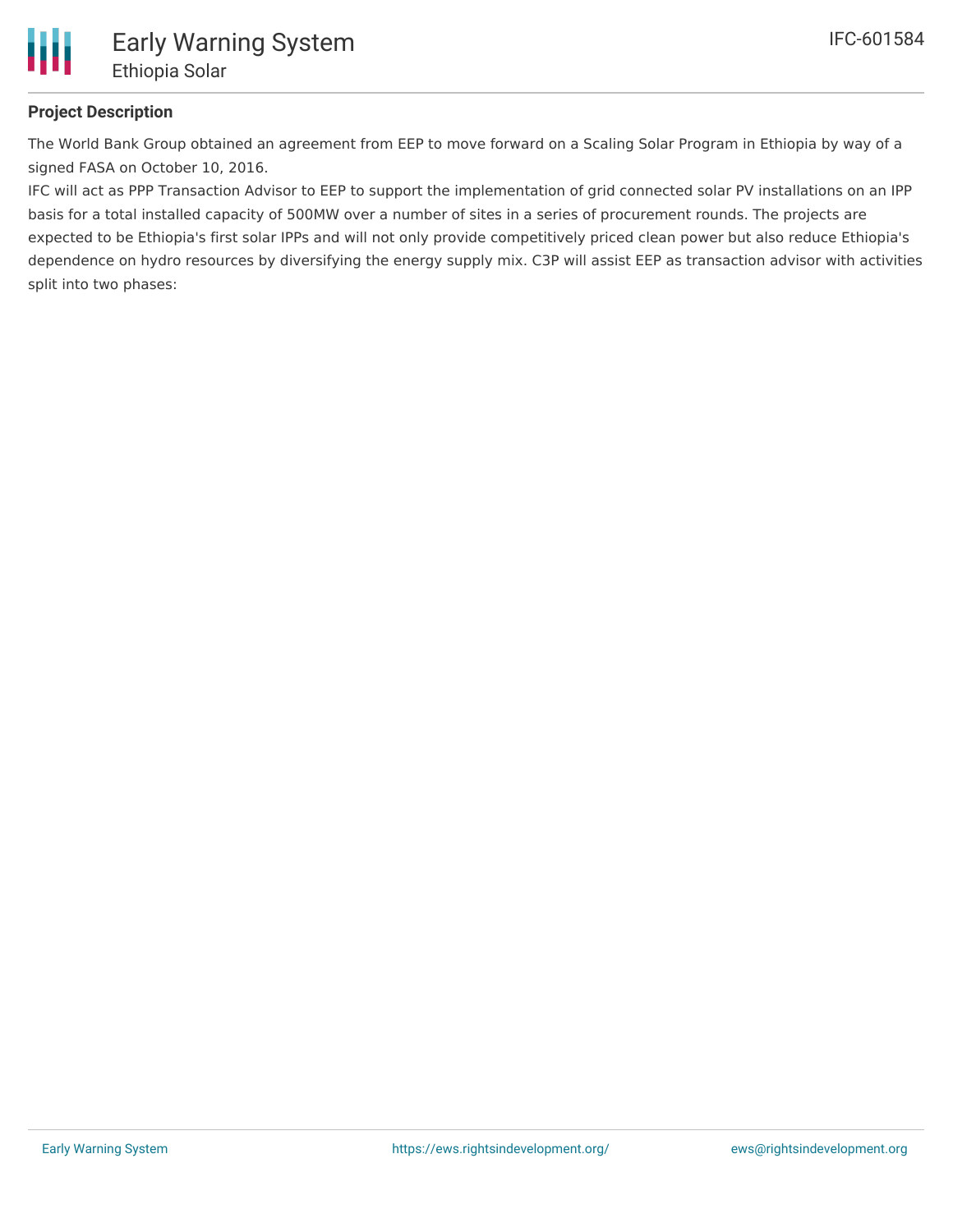## **Investment Description**

• International Finance Corporation (IFC)